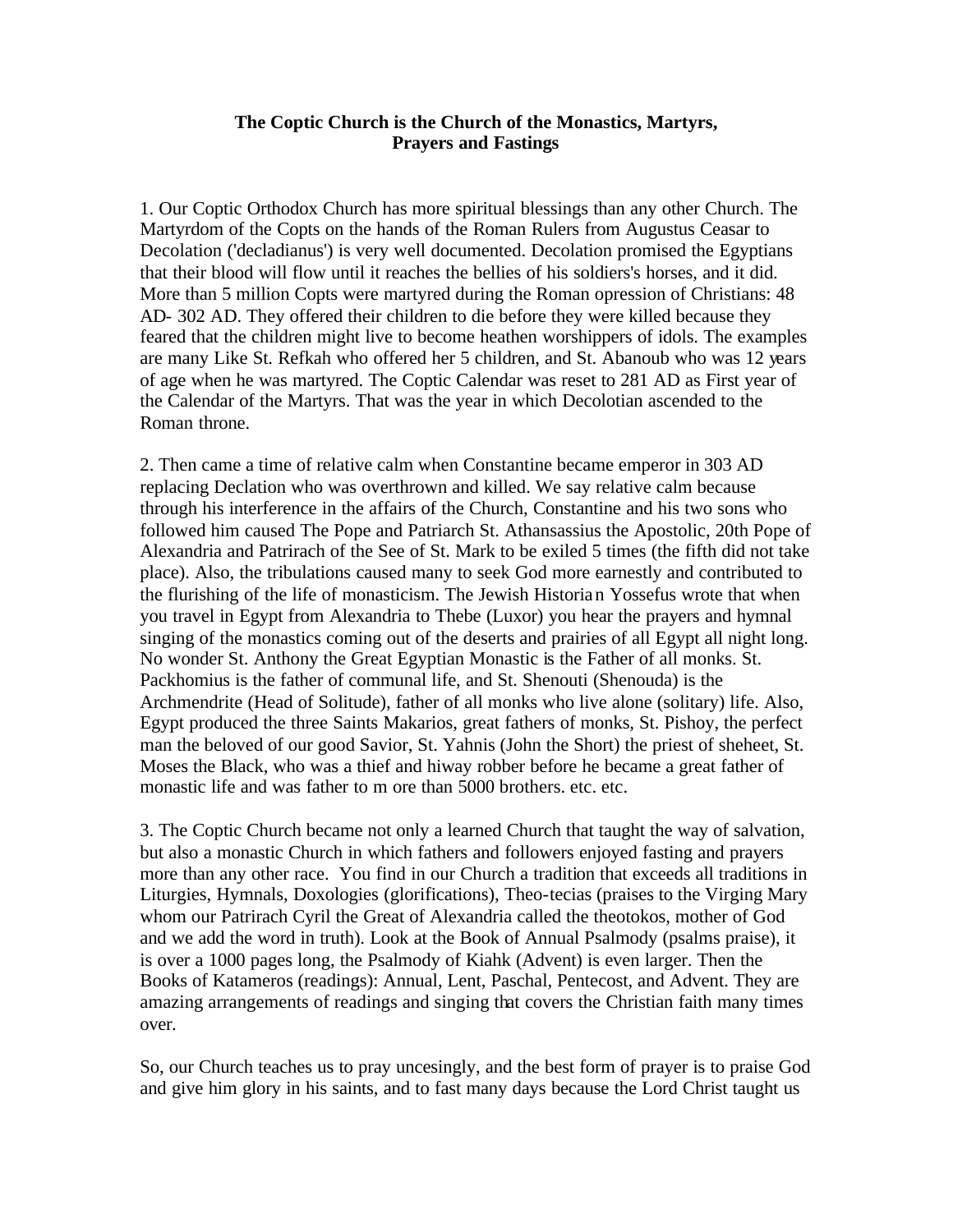the this kind (meaning the devil and his powers) can not be cast out except by prayer and fasting.

Glory always be to the Father, and the Son, and the Holy Spirit, one God. Glory be to God in His Church. Amen

# **Coptic Prayers**

Prayer is the relation between mand and His Creator, the relation between mand and God, so we follow the advice of our Lord God and Savior Jesus Christ to pray always and to pray believing that everything we ask in prayer will be granted to us, and that if we have faith as small as a mustard seed we can tell a mountain be removed from this place and it will be moved as we command it. Paul the Apostle adds pray for me that a door may be opened for me to preach the gospel of Christ and he says pray unceasingly and pray always and do not be discouraged.

### **Personal Prayer:**

Pray always, at all times. Pray when you rise up in the morning and at the table before you eat, and at night befor you go to bed. The Church ordained 7 prayers of the hours of the day and night (Agbeya).

- 1. Morning (6:00 AM)
- **2.** Third Hour (9:00 AM)
- **3.** Sixth Hour (12:00 AM)
- **4.** Ninth Hour (3;00 PM)
- **5.** Eleventh Hour (5:00 PM)
- **6.** Twelfth Hour (6:00 PM)
- **7.** Midnight Prayer (12:00 Midnight)

The Midnight Prayer is three services. The Monastics, have an additional prayer following th Midnight prayer called The Veil Prayer.

### **Congregational Prayers:**

The Church can hold liturgy (Communion/Eucharist) Prayer every day except during the Paschal Week. The departed Pope Kyrillos (Cyril) VI (1959-1971) performed the Eucharist everyday of the year except during the Paschal Week since he was ordained a priest and until his departure in March, 1971. His Eminence Metropolitan Domadius of Guiza follows the same tradition, and many other bishops do likewise. As a minimum the Church celebrates the Eucharist (Partaking of Christ) on every Sunday of the year.

Some Churches in Egypt celebrate the Eucharist on Wednedays, Fridays, and Su ndays. The Eucharist is celebrated usually in the morning, except the days of fasting when it is celebrated in the afternoon usually around 3 :00 PM.

The night before the Eucharist is the Raising of Incense to prepare the hearts of the Eucharist the following day. Raising of Incense is usually from 6:00-8:00 PM or 7:00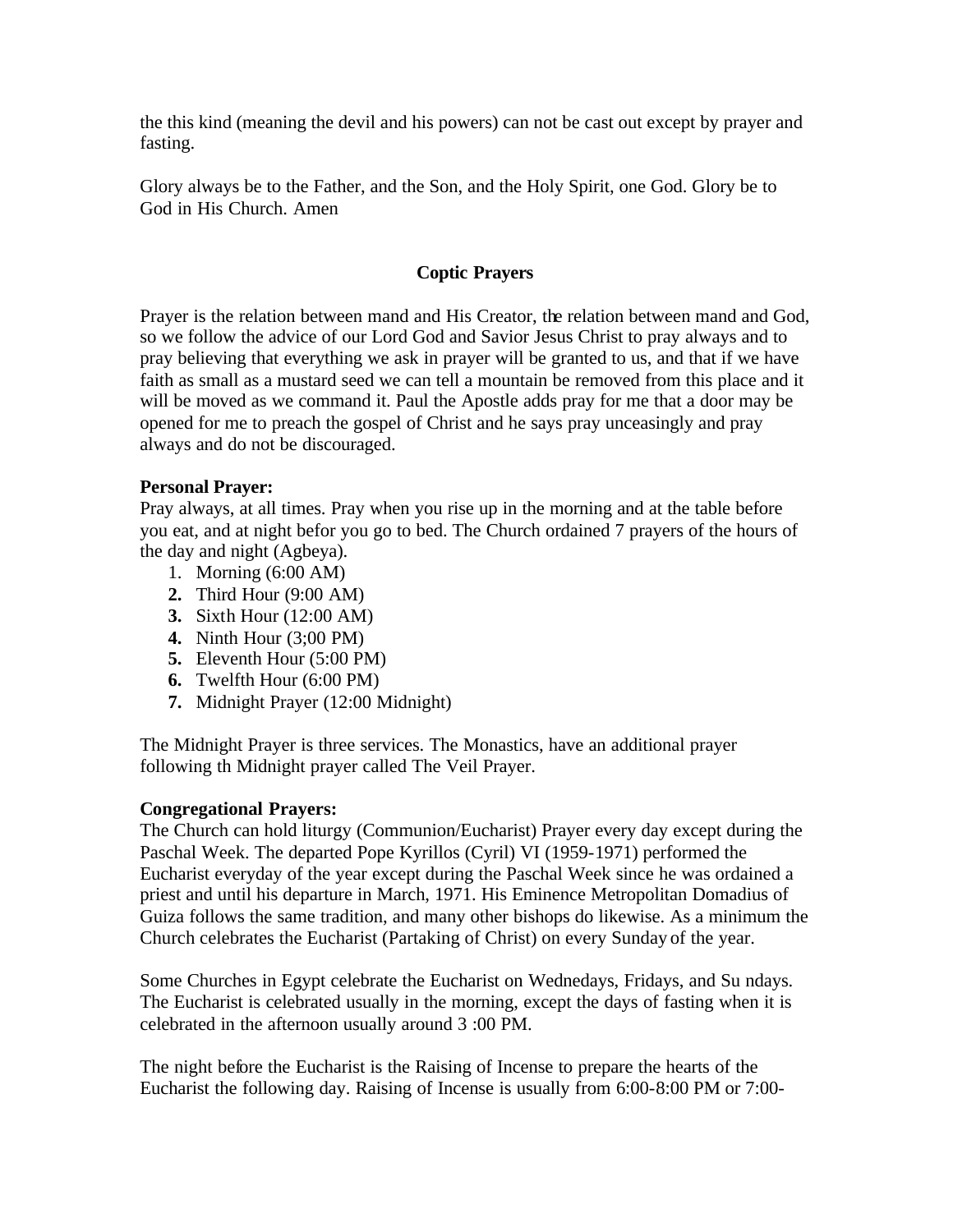9:00 PM. It is better to do it early to give members of the congregation some time for confession, although confessional can be arranged between the individual and the spiritual father for a time they both agree on.

There are many feasts celebrating our Lord (14 feasts), the cross (3 feasts) St. Mary (17 feasts), John the Baptist (5 feasts), the Evangelists (4 feasts), the Saints and Martyrs (many feasts) etc. Each of these feasts is an occasion for celebration of Raising of Incense on the Eve of the feast, and Eucharist on the day of the feast.

Special Church Prayers are conducted on the feasts of: Christmas (January  $7<sup>th</sup>$ ), Epipheny (Jan 19th), Easter (floats), Ascension, and Pentecost (floats). There also special church solemn prayers twice a day on every day of the Paschal week.

St. Bishoy the beloved of our good savior used to tie his hair as a braid and tie it to a rope going to the ceiling of his room ('qualiah') so that if he started to sleep the rope will pull on his head and wake him up. St. Shenouti the Archmendrite told a young monk who inquired about the long hours he spends in the wilderness saying: "Joseph, when shenouti is in the wilderness, he is talking to prophets, apostles, and disciples …"

May the prayers of all who pleased God from Adam to the age of all ages be with us all. Amen. Pray always, and without ceasing.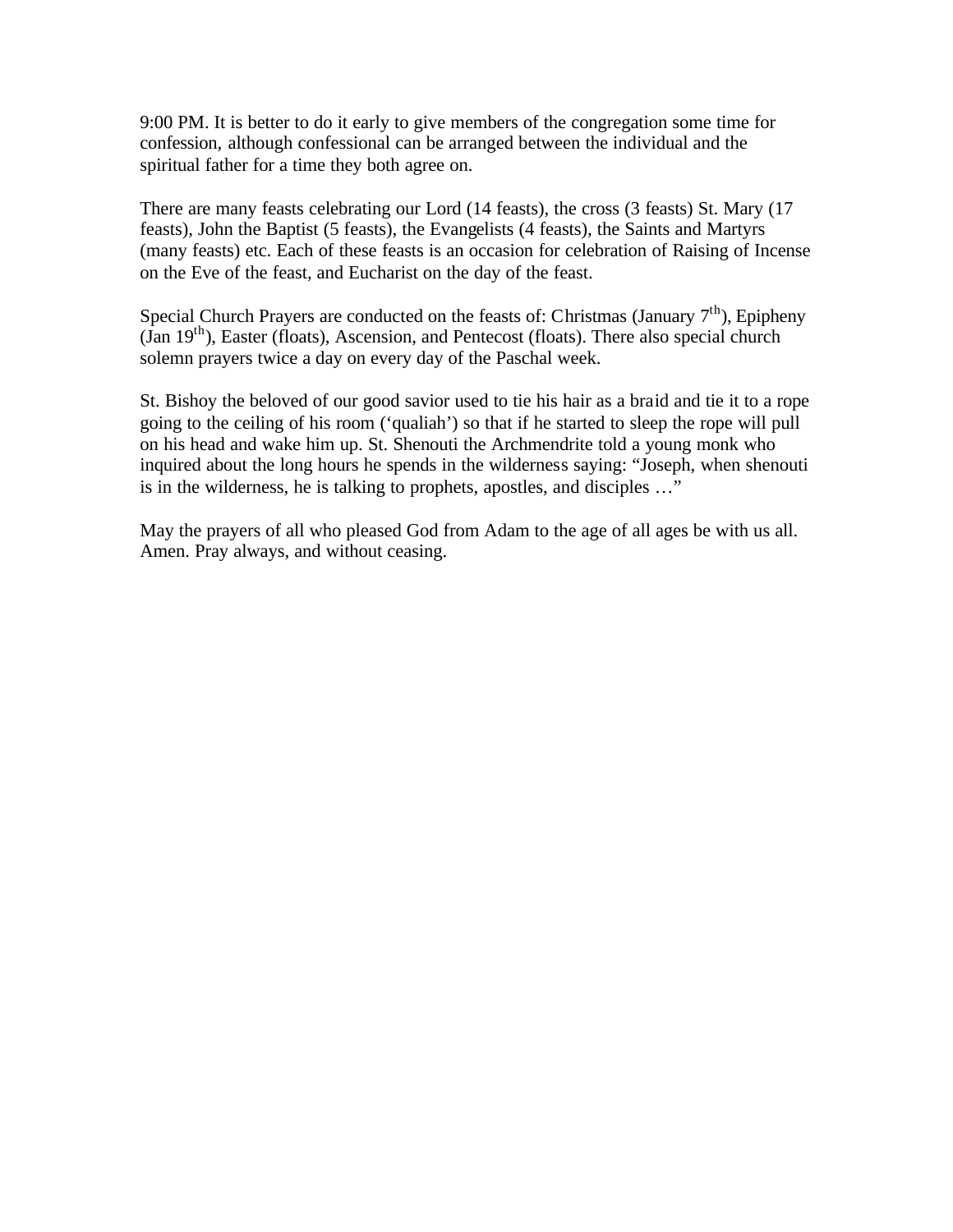### **Coptic Fasting Seasons**

This in particular is for those who do not know. If you know it, you can ignore the message: The Coptic Othodox Church guided by the Holy Spirit ordained the following days to be days of fasting, to abstain first, and not to eat meat or dairy products.

1. The Holy Lent Season. Its days are 55 days: 7 days of preparation, 40 days as the Lord Christ fasted (40 days and forty nights), and the 7 days of Paschal Worship. During the Holy Lent we do not eat meat or fish. No dairy products of any kind. Fasting means abstaining for a number of hours and then eating as explained, usually we eat beans, vegetables, and/or fruits. The required hours of a true fast is from midnight to sunset. But for many of us fasting until 3:00 PM is sufficient. Also, if you attend liturgy, communion breaks the fast. Also, during any fast season the Church teaches not to abstain on Saturdays; i.e. fast without abstaining.

2. The fast of the Apostles is considered one of the most important fasts, because when the Lord was asked why your disciples do not fast like the disciples of John the Baptist and the Pharisees, He replied that it is not proper for the children of the wedding to fast, but when the groom is lifted away (ascended to heaven) then they fast. The fast of the Apostles starts on the day following the day of Pentecost, and ends on July 12th, the feast of the Apostles, and the remebrance of the Martyrdom of Peter and Paul the heads of the Apostles ('hamatta al-roussol'). Peter being the Apostle to the Jews, and Paul being the Apostle to the Gentiles (non-Jews). The Apostles fast floats in date and number of days, but always ends on July 12th.

3. The Fast of the Virgin Mary Starts on August 7th and Ends on August 22nd (15 days). The end of the Holy Virgin Fast is the celebration of the Ascension of her holy body to heaven as detailed in the tradition of the Church.

4. The Advent fast is 43 days, the season starts on November 25th and Ends on the Eve of January 7th, the Birth of Christ (Christmas). Advent fasting is for the Church (believers) to prepare ourselves for the coming of the Savior.

5. All the Orthodox Churches ordained fasting on Wednesday and Friday of every week of the year except during the Pentecost Season (50 days following Resurrection). During the Pentecost Season it is not allowed to fast or do matenias ('prostrating oneself to the ground as a sign of love and honor to God'). Matanias when performed has to be in consultaion with spiritual father (father of confession) concerning time and number.

6. The fast of Nineveh or (Jonah the Prophet), three days of fasting usually in February to remeber the mercy of God on the people of Ninevah (a city in Northern IRAQ) and their repentence that was brought by Jonah the Prophet. When you fast Younan that starts on a Monday and Ends on a Wednesday, you know that Lent, according to the Coptic Tradition, is exactly 2-weeks away.